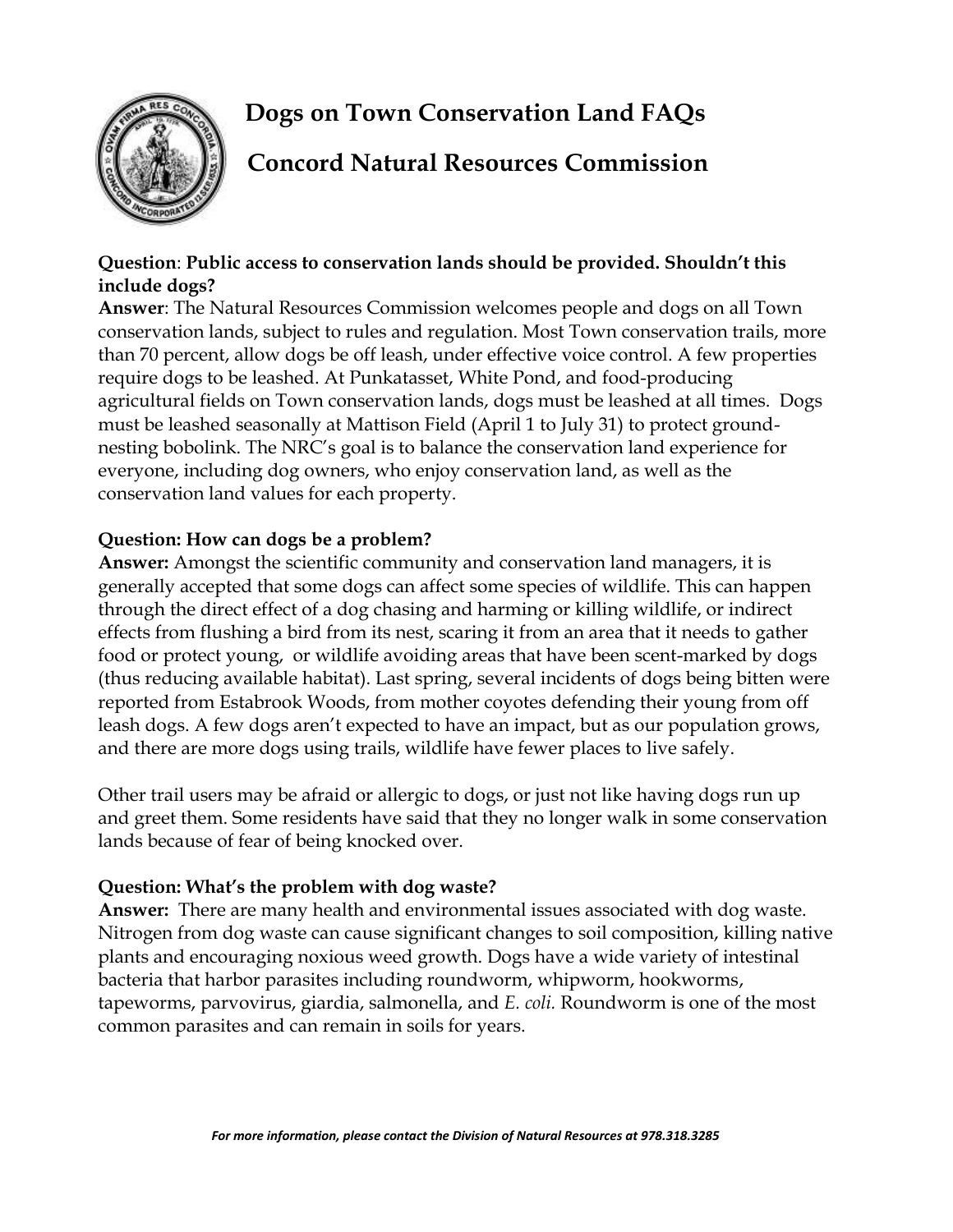Dog waste is also unpleasant, smells bad, and detracts from the positive experience of enjoying conservation lands.

#### **Question**: **Why do dogs need to be leashed at Punkatasset?**

**Answer**: The new rule for leashing dogs at Punkatasset was enacted because of Punkatasset's high-value natural habitat, and because Estabrook Woods, of which Punkatasset forms a part, was intended to be protected as a Nature Preserve. The Estabrook Woods is recognized by the state Division of Fisheries and Wildlife as a "significant wildlife area due to its habitat diversity and area size". There are several ground nesting birds that are particularly vulnerable to off leash dogs. Last year, two dogs were bitten by coyotes defending their young – had these dogs been leashed, these events would very likely not have occurred.

## **Question: Why do dogs need to be leashed on farmland?**

**Answer**: The Food Safety Modernization Act requires that farmers ensure their produce is free from pathogens associated with animal waste, including dog waste. On Town food-producing conservation lands that are leased to farmers, the NRC has implemented a leash requirement to help farmers comply with this regulation. The Agriculture Committee recommends that this restriction be year round instead of seasonal because, depending on the crop, fresh animal waste may not come into contact with crops within 90 or 120 days of harvest. Requiring leashes also helps to ensure that dogs won't trample young seedlings, as has occasionally been reported.

## **Question: What other Town Conservation Lands require leashes?**

**Answer**: Existing leash restrictions at White Pond are in place to reduce slope erosion and preserve water quality. At Mattison Field, dogs must be leashed between April 1 and July 31 to protect ground-nesting bobolink. In all, more than 70 percent of Town conservation trails remain open to dogs under effective control. Other Town lands may require that dogs either be leashed or under their keeper's control. Any other dog restrictions you may encounter around Town have been put in place by entities other than the NRC.

## **Question: Why is this decision being made now?**

**Answer:** The question of how to manage dogs on conservation land is not new. In 2003, the NRC added a rule that dogs needed to be under control of their owner, and that dog waste needed to be removed from Town conservation land. The 2004 Open Space and Recreation Plan noted concerns with the effects of dogs on conservation land stating: "trails should be consistent with conservation objectives", that the concentration of people using the trails, "especially when accompanied by dogs, can be expected to have detrimental effects on natural populations of key wildlife", and that "...some trail closures or dog limitations may be appropriate in ... large natural areas, such as the